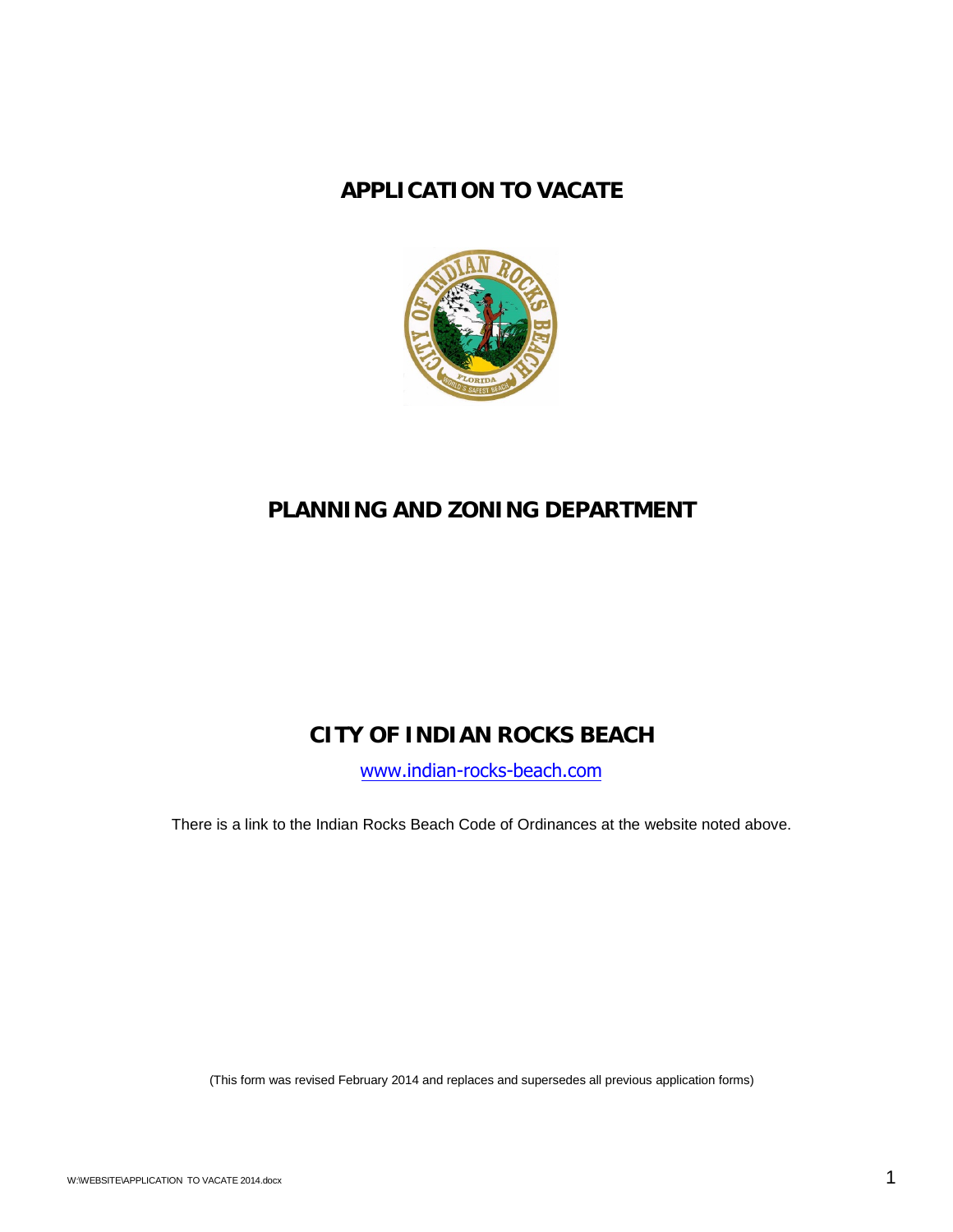**NOTE: A request to vacate will be considered ONLY for 10 foot wide strips of land. No partial vacations will be considered**.

#### **REQUEST TO VACATE - Instruction Sheet**

\*The City Commission of Indian Rocks Beach has sole authority to approve or deny all vacation requests.

- 1. Petition filled out properly, accompanied by a completed addendum sheet.
- 2. Letter of NO OBJECTION from the following: (Prepared and mailed by the Planning and Zoning Department)
	- (a) Duke Energy
	- (b) General Telephone Co.
	- (c) Pinellas County Water System
	- (d) Bright house Networks
	- (e) Clearwater Gas System
	- (f ) Verizon
	- (g) Indian Rocks Fire Dept.
	- (h) Public Services Dept., City of Indian Rocks Beach
- 3. All easements and/or rights of way required to satisfy letters of no objection must be executed and delivered to this office before the public hearings (2) will be scheduled.
- 4. Legal survey of petitioner's property.
- 5. Copy of deed or deeds assigned to petitioner.
- 6. Legal survey and written description of property being offered to the City in exchange for vacated property.
- 7. Payment in the amount of \$500.00 payable to the City of Indian Rocks Beach.

**THIS FEE IS NON-REFUNDABLE:The applicant shall pay the advertising and notification costs of the public hearing. A deposit of \$100.00 for advertising fees shall be required at the time the petition is submitted. If the costs of advertising and notification are less than \$100.00, the difference will be refunded to the applicant. If the actual costs are greater than \$100.00, the applicant shall pay the difference within 30 days after final action. When legal counsel and/or a consultant are required by the city, actual cost of legal and consulting fees shall be paid by the applicant within 30 days after final action.**

**NOTE: Advertising includes the cost of running ads in the newspaper. Notification costs include the cost of postage for each letter mailed to surrounding property owners. In signing this application the applicant is responsible for these fees regardless of whether the application is approved or disapproved by the City Commission.**

8. When the above conditions are met and the application is complete, the applicant will receive notice of when the City Commission meeting(s) will be held.

**BE IT UNDERSTOOD** that if this vacation is granted, the petitioner will place in escrow monies required for taxes on property exchanged and given to the City for that portion of the year it was owned by the petitioner.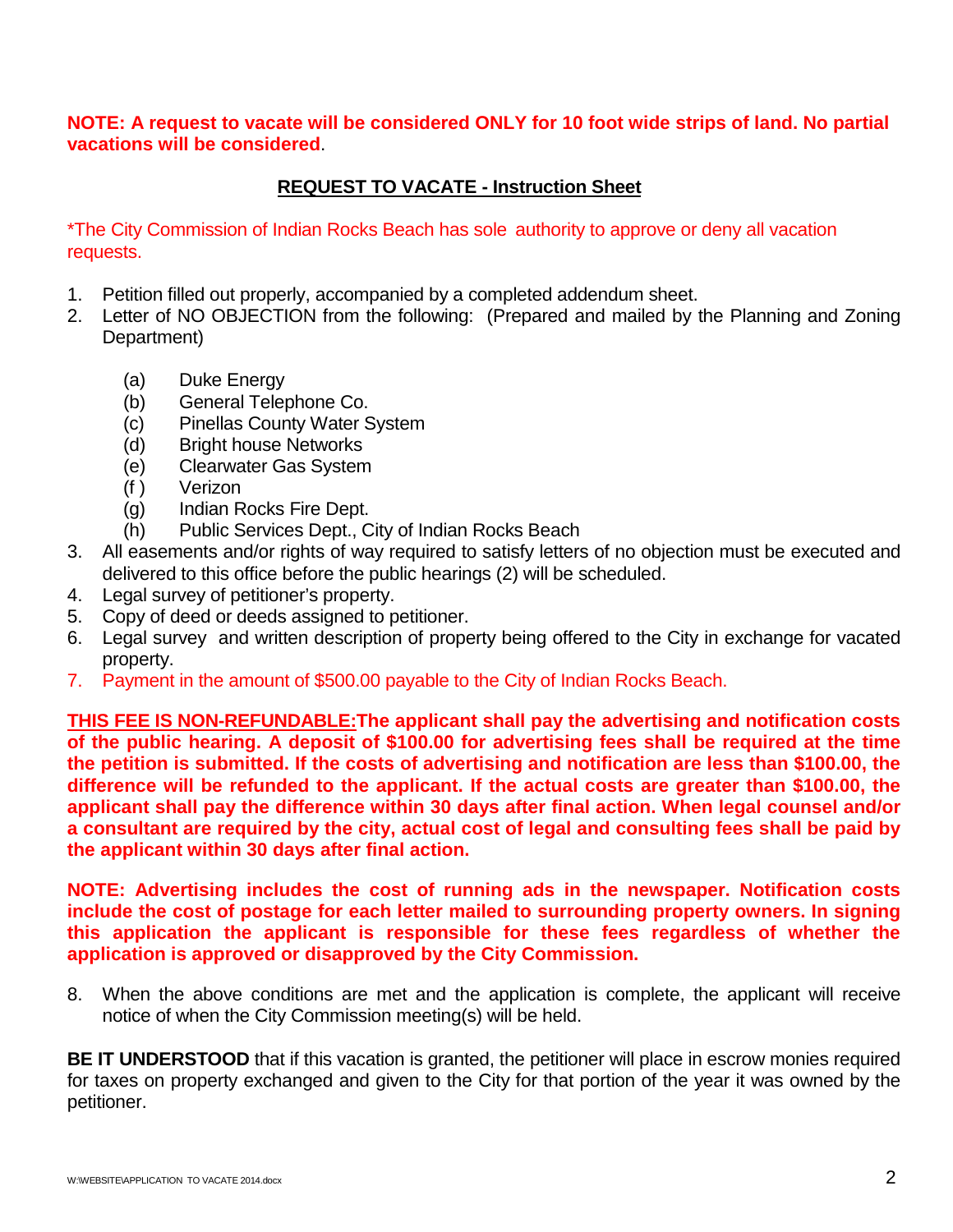### **PETITION TO VACATE**

**\_\_\_\_\_\_\_\_\_\_\_\_\_\_\_\_\_\_\_\_\_\_\_\_\_\_\_\_\_\_\_\_\_\_\_\_\_\_\_\_\_\_\_\_\_\_\_\_\_\_\_\_\_\_\_\_\_\_\_\_\_\_\_\_\_\_\_\_\_\_\_\_\_**

#### **TO:** CITY COMMISSION OF THE CITY OF INDIAN ROCKS BEACH, FLORIDA

I, the contract of the contract of the contract of the contract of the contract of the contract of the contract of the contract of the contract of the contract of the contract of the contract of the contract of the contrac

(name(s) of petitioner(s)

Commission to adopt a Resolution vacating

Your petitioner(s) represents that the vacation requested herein will not cause injury to any surrounding property or property owners, and that the above described property does not now serve and is not needed for any public purpose. Further, the interest of the public will not be adversely affected by this vacation, nor will such vacation affect the ownership of persons owning any other parts of said subdivision or any other person whomsoever.

Your petitioner(s) hereby propose to deed to the City the following property in exchange for above requested vacation.

Respectfully submitted,

 $\_$ 

(Signature) (Address & Telephone Number)

\_\_\_\_\_\_\_\_\_\_\_\_\_\_\_\_\_\_\_\_\_\_\_\_\_\_\_

(Signature) (Address & Telephone Number)

(Signature) (Address & Telephone Number)

Date:\_\_\_\_\_\_\_\_\_\_\_\_\_\_\_\_\_\_\_\_\_\_\_\_\_\_